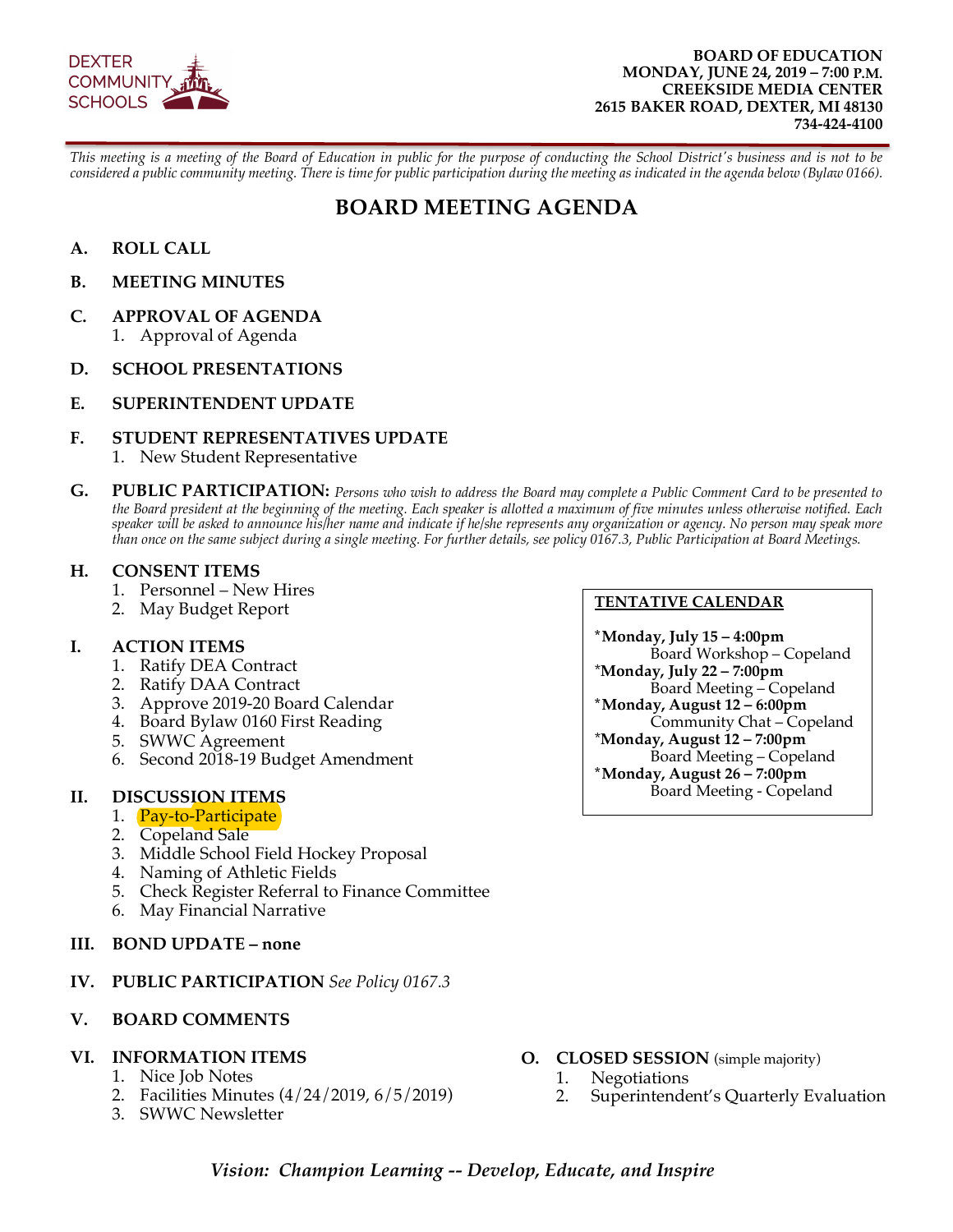### **BOARD NOTES JUNE 24, 2019**

### **A. ROLL CALL**

#### **B. MEETING MINUTES (6-10-2019), CLOSED MEETING MINUTES (6-10-2019)**

#### **C. APPROVAL OF AGENDA**

- 1. Approval of Agenda. Board policy provides that the Superintendent of Schools shall prepare an agenda for all Board meetings as directed by the President of the Board of Education.
- \* An appropriate motion might be, "I move that the agenda be approved as presented/amended."

#### **D. SCHOOL PRESENTATIONS – none scheduled**

#### **E. SUPERINTENDENT UPDATE**

#### **F. STUDENT REPRESENTATIVES UPDATE**

- 1. New Student Representative Annalisa Shehab will attend her first meeting.
- **G. PUBLIC PARTICIPATION:** *Persons who wish to address the Board may complete a Public Comment Card to be presented to the Board president at the beginning of the meeting. Each speaker is allotted a maximum of 5 minutes unless otherwise notified. Each speaker will be asked to announce his/her name and indicate if he/she represents any organization or agency. No person may speak more than once on the same subject during a single meeting. For further details see policy 0167.3, Public Participation at Board Meetings.*

#### **H. CONSENT ITEMS**

- 1. Personnel New Hires. Your packet contains resumes and letters of recommendation from Craig McCalla to hire Alyssa Burke for the vacant 1.0 FTE young five position at Anchor Elementary, **from Jami Bronson to hire Anna** Romano for the open Mill Creek social worker position, from Anne Nakon to hire A. Jouel Truesdell-Lewis for the open preschool speech and language pathologist, and from Kit Moran to hire Karen Reeves-Wagner for the open DHS guidance counselor position.
- \* An appropriate motion might be, "I move that the Board of Education offer probationary teaching contracts for the 2019-20 school year to Alyssa Burke, Anna Romano, A. Jouel Truesdell-Lewis, and Karen Reeves Wagner."
- 2. May Budget Report. Your packet includes financial information for the month of May.
- \* An appropriate motion might be, "I move that the Board of Education accept the May 2019 budget report."

#### **I. ACTION ITEMS**

1. Ratify DEA Contract. Last week the Dexter Education Association ratified a tentative agreement with Dexter Community Schools. This agreement is included in your packet along with an executive summary. It is now time for the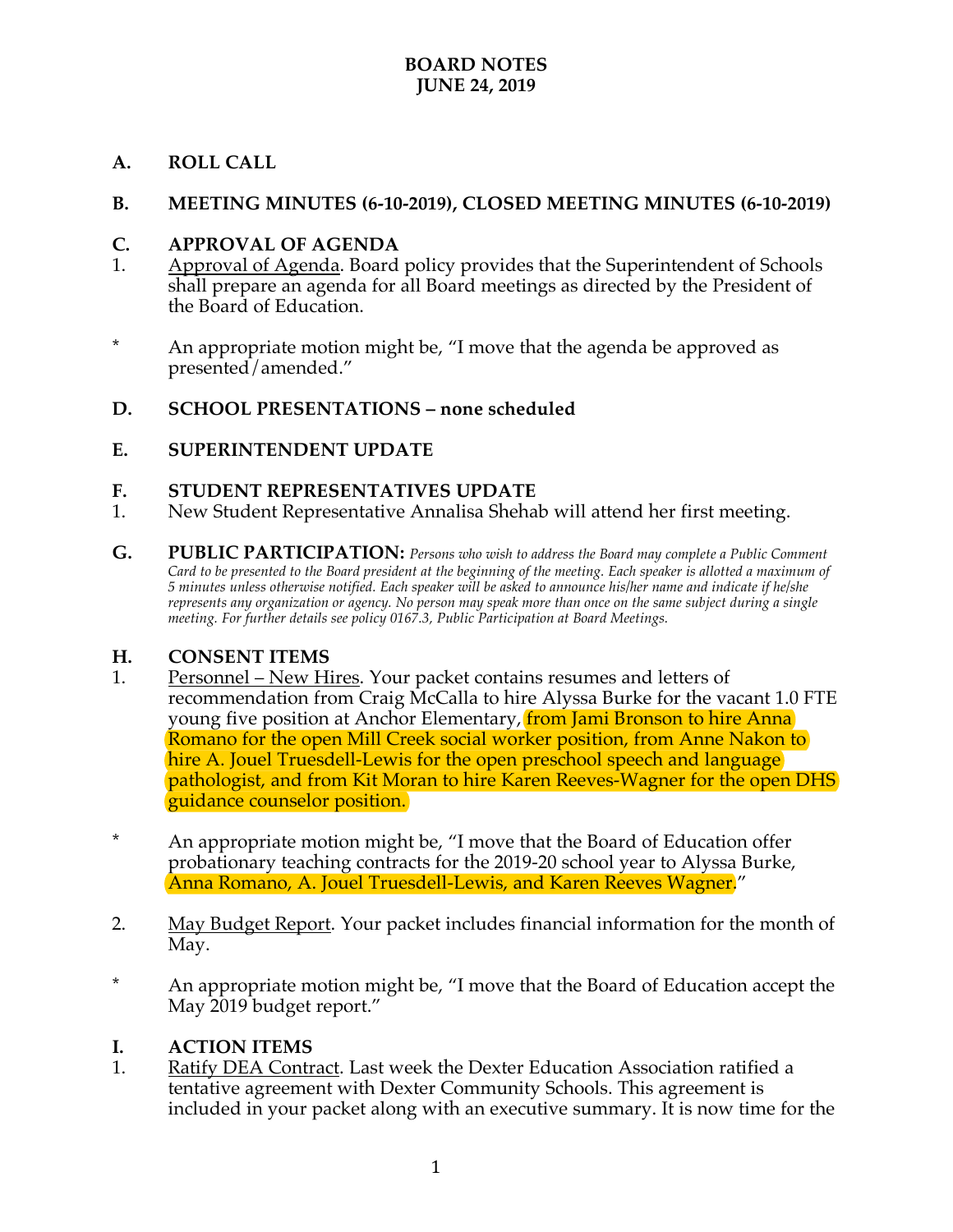## **BOARD NOTES JUNE 24, 2019**

Board of Education to ratify this tentative agreement as presented, effective through June 30, 2022.

- \* An appropriate motion might be, "I move that the Board of Education ratify the attached tentative agreement between Dexter Community Schools and the Dexter Education Association as presented, effective through June 30, 2022."
- 2. Ratify DAA Contract. Last week, the Dexter Administrators' Association ratified a tentative agreement with Dexter Community Schools. This agreement is included in your packet along with an executive summary. It is now time for the Board to ratify this tentative agreement as presented, effective through 2022.
- \* An appropriate motion might be, "I move that the Board of Education ratify the attached tentative agreement between Dexter Community Schools and the Dexter Administrators' Association as presented, effective through June 30, 2022."
- 3. Approve Board Calendar. At its June  $10<sup>th</sup>$  meeting, the Board discussed a proposed schedule for the 2019-20 board meetings. Board comments have been incorporated and this item is presented for action tonight.
- \* An appropriate motion might be, "I move that the Board of Education approve the attached 2019-20 meeting schedule."
- 4. Board Bylaw 0160 First Reading. The Board discussed bylaw 0160 at the June  $10<sup>th</sup>$  meeting at the request of the policy committee. A draft of this policy is included in tonight's packet and is presented for first reading.
- \* An appropriate motion might be, "I move that the Board of Education approve policy 0160 for first reading."
- 5. SWWC Agreement. Your packet contains the South and West Washtenaw Consortium Agreement for 2015-2021 for your renewal and approval.
- \* An appropriate motion might be, "I move that the Board of Education approve the attached South and West Washtenaw Consortium Agreement for 2015-2021."
- 6. Second 2018-19 Budget Amendment. Your packet includes a memorandum from CFO Sharon Raschke regarding the attached second 2018-19 budget amendment.
- \* An appropriate motion might be, "I move that the Board of Education approve the attached second 2018-19 budget amendment."

# **J. DISCUSSION ITEMS**

1. Pay-to-Participate Fees. Your packet includes the updated FAQ summary regarding the proposed pay-to-participate fee change. This item is presented for discussion only this evening.